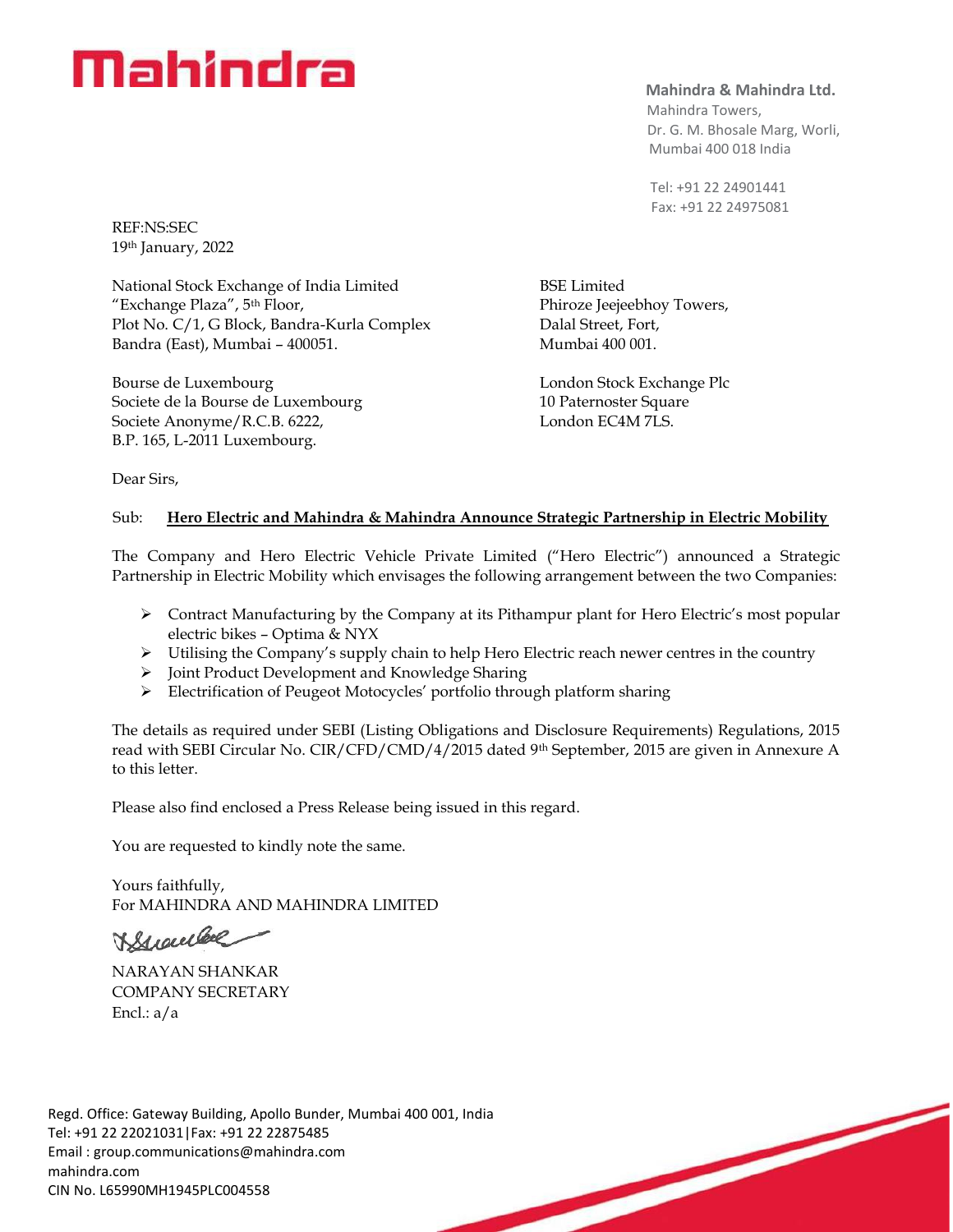# Mahindra

### **Mahindra & Mahindra Ltd.**

 Mahindra Towers, Dr. G. M. Bhosale Marg, Worli, Mumbai 400 018 India

 Tel: +91 22 24901441 Fax: +91 22 24975081

#### **Annexure A**

#### **Arrangements for manufacturing tie-up: Agreement with companies**

| Sr. No.       | Details of Events that need to be<br>provided                                                                                                                                                                                                                                                    | Information of such events(s)                                                                                                                                                                                                                                                                                                                                                             |
|---------------|--------------------------------------------------------------------------------------------------------------------------------------------------------------------------------------------------------------------------------------------------------------------------------------------------|-------------------------------------------------------------------------------------------------------------------------------------------------------------------------------------------------------------------------------------------------------------------------------------------------------------------------------------------------------------------------------------------|
| a)            | name of the entity(ies) with whom<br>agreement/ JV is signed;                                                                                                                                                                                                                                    | Hero Electric Vehicle Private Limited ("Hero Electric")                                                                                                                                                                                                                                                                                                                                   |
| b)            | area of agreement/W;                                                                                                                                                                                                                                                                             | ➤<br>Contract Manufacturing by the Company at its Pithampur plant for<br>Hero Electric's most popular electric bikes - Optima & NYX<br>Utilising the Company's supply chain to help Hero Electric reach<br>➤<br>newer centres in the country<br>Joint Product Development and Knowledge Sharing<br>➤<br>Electrification of Peugeot Motocycles' portfolio through platform<br>⋗<br>sharing |
| $\mathbf{c})$ | domestic/international;                                                                                                                                                                                                                                                                          | Domestic                                                                                                                                                                                                                                                                                                                                                                                  |
| d)            | Share exchange ratio / JV ratio;                                                                                                                                                                                                                                                                 | Not Applicable                                                                                                                                                                                                                                                                                                                                                                            |
| $\epsilon$    | scope of business operation<br>of<br>agreement $/$ JV;                                                                                                                                                                                                                                           | Contract Manufacturing by the Company at its Pithampur plant for Hero<br>Electric's most popular electric bikes - Optima & NYX                                                                                                                                                                                                                                                            |
| f)            | details of consideration paid<br>received in agreement $/$ JV;                                                                                                                                                                                                                                   | Over the contract period, the value of the transaction is expected to be in<br>the range of Rs. 140 - 150 crores.                                                                                                                                                                                                                                                                         |
| g)            | significant terms and conditions of<br>agreement $/$ JV in brief;                                                                                                                                                                                                                                | Hero Electric and the Company will enter into a 5 year Contract with scope<br>to enhance the area of collaboration in future.                                                                                                                                                                                                                                                             |
| h)            | whether the acquisition would fall<br>within related party transactions and<br>whether the promoter/ promoter<br>group/ group companies have any<br>interest in the entity being acquired?<br>If yes, nature of interest and details<br>thereof and whether the same is done<br>at "arms length; | The transaction is not a Related Party Transaction.                                                                                                                                                                                                                                                                                                                                       |
| $\mathbf{i}$  | size of the entity(ies);                                                                                                                                                                                                                                                                         | Hero Electric -(Unaudited)<br>Turnover for first nine month of FY 22 i.e. upto 31 <sup>st</sup> December,<br>➤<br>2021 - Rs. 556.10 crores<br>Loss as on 31 <sup>st</sup> December 2021 - Rs. 40.60 crores<br>➤                                                                                                                                                                           |
| j)            | rationale and benefit expected.                                                                                                                                                                                                                                                                  | The synergy will Leverage Plant Capacity utilization of the Company and<br>help Hero Electric meet its growing demand for its EVs.                                                                                                                                                                                                                                                        |

Regd. Office: Gateway Building, Apollo Bunder, Mumbai 400 001, India Tel: +91 22 22021031|Fax: +91 22 22875485 Email : [group.communications@mahindra.com](mailto:group.communications@mahindra.com) mahindra.com CIN No. L65990MH1945PLC004558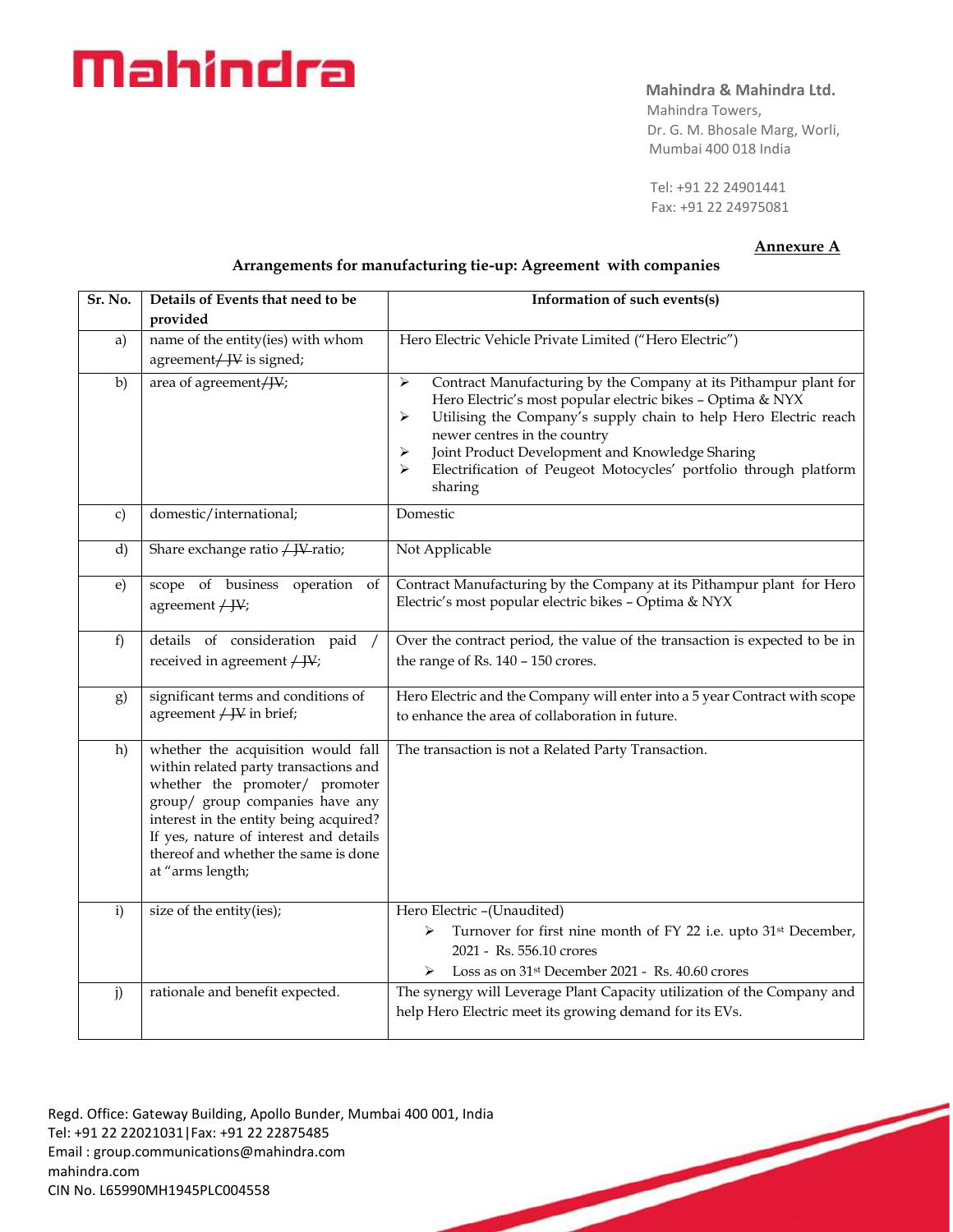



# **Hero Electric and Mahindra & Mahindra Announce Strategic Partnership in Electric Mobility**

- **Collaboration in manufacturing to enhance production to meet growing demand** • **Joint Product Development and knowledge sharing**
- **Enable electrification of Peugeot Motocycles' portfolio through platform sharing**

**New Delhi and Mumbai, January 19, 2022:** Hero Electric, India's No.1 EV company and the Mahindra Group today announced their collaborative intent as part of Hero's growth and expansion plans to cater to the evergrowing demand for EVs in the country. The strategic partnership will create multiple synergies to help drive adoption across the country.

As part of the partnership, Mahindra Group will manufacture Hero Electric's most popular electric bikes – Optima & NYX at their Pitampur plant to meet the growing demands of the market. With this collaboration along with the expansion of their existing Ludhiana facility, Hero will be able to meet its demand of manufacturing over 1 million EVs per year by 2022. This will further enable them to drive adoption of a cleaner mode of transport.

Speaking on the announcement, **Mr. Naveen Munjal, MD, Hero Electric said**, *"Hero Electric has been leading the Electric two-wheeler sector in the country. To further deepen its roots and strengthen the leadership, Hero Electric has announced a partnership with the Mahindra Group, which is leading the EV transition in the electric three and four wheelers space. This coming together of two industry leaders is to further enhance the manufacturing capabilities to meet demand and utilize Mahindra Group's robust supply chain to reach newer centers in the country. The long-term partnership will also see both the companies make the most out of each other's deep knowledge of EVs and drive new product development in the next few years. We look forward to creating more synergies with them in the near future."*

The joint development efforts will also be a key factor in developing the platform approach to help electrification of the Peugeot Motocycles' portfolio. This is expected to bring significant value to both parties through optimization of costs, timelines, and shared knowledge in this dynamic, fast growing global EV environment.

Sharing his thoughts on the partnership, **Rajesh Jejurikar, Executive Director, Auto & Farm Sectors, Mahindra & Mahindra Ltd.,** said, "*Peugeot Motocycles has ambitious plans in the EV mobility space in several regions of the world and particularly in Europe. This strategic partnership will bolster these efforts through joint development and a platform sharing approach leveraging the combined strengths of the two businesses. Our R&D Centre in India will be integral to this arrangement as will the manufacturing facility at Pitampur, that already supplies Peugeot with EV products. I see significant value creation on a mutually beneficial basis and look forward to this partnership delivering on its obvious promise."*

The two companies will create a seamless channel of communication to aid knowledge sharing among the R&D teams to build new products and technologies. This will be done keeping the Indian and global markets in mind that will not just further the growth of electric vehicles, but also go on to set benchmarks for faster adoption in the industry.